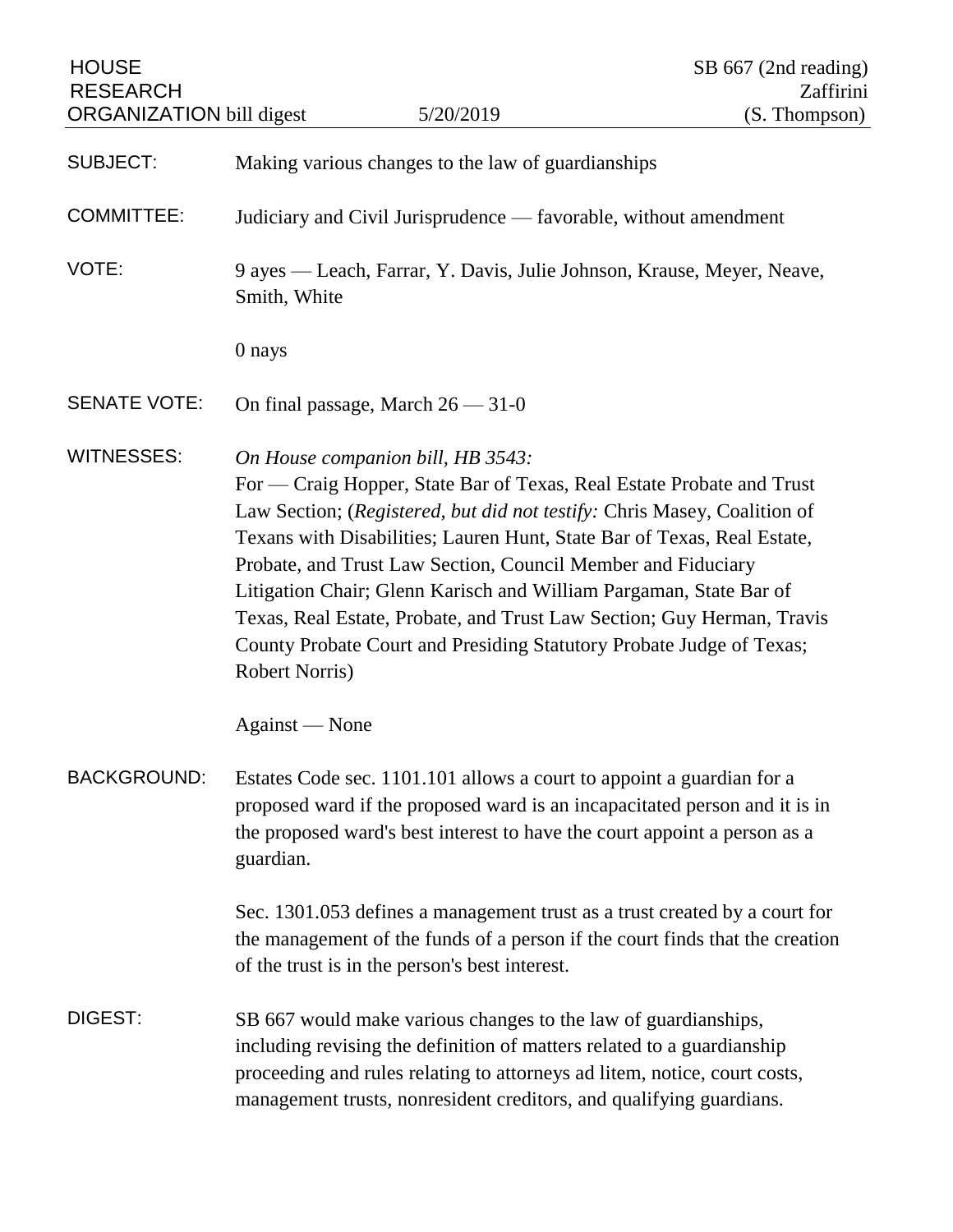**Matters related to a guardianship proceeding.** SB 667 would define a matter related to a guardianship proceeding in a county without a statutory probate court but with a county court at law exercising original probate jurisdiction as including:

- all matters and actions constituting a guardianship proceeding in a county without a statutory probate court or a county court at law exercising original probate jurisdiction; and
- the interpretation and administration of a testamentary or inter vivos trust in which a ward was an income or remainder beneficiary.

The bill would expand the definition of a matter related to a guardianship proceeding in a county with a statutory probate court to include matters and action constituting a guardianship proceeding in a county without a statutory probate court but with a county court at law exercising original probate jurisdiction.

This change to the law would apply to actions filed on or after the bill's effective date.

**Attorney ad litem.** The bill would eliminate the ability of a ward to request that the court appoint an attorney ad litem to investigate a complaint about the guardianship.

**Notice.** SB 667 would specify that the notice that a guardian was required to provide after receiving letters of guardianship would have to be published in a newspaper of general circulation in the county in which the letters were issued.

**Court costs.** The bill would specify that the court costs of a guardianship proceeding be paid out of the guardianship estate, if a guardianship of the estate had been created for the benefit of the ward and the court determined that it was in the ward's best interest. However, court costs would be paid out of the county treasury if the court determined that it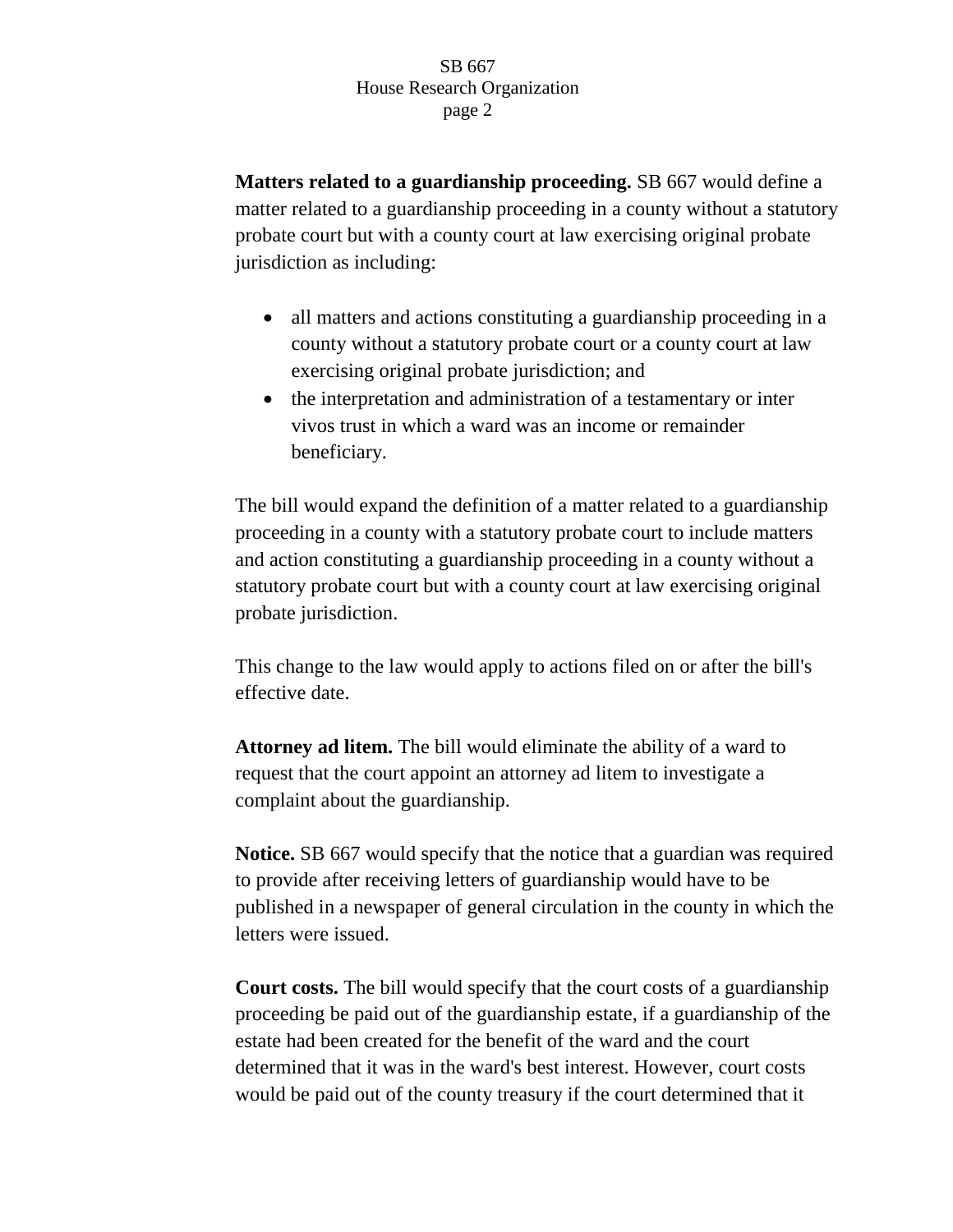was not in the ward's best interest to pay the costs.

This change to the law would apply to a guardianship proceeding commenced on or after the bill's effective date.

**Creation of management trusts.** SB 667 would require notice to be given on the filing of an application for the creation of a management trust in the same manner as issuance and service of notice on the filing of an application for guardianship. It would not be necessary to serve a citation on a person who filed the application for creation of a management trust or for that person to waive the issuance and personal service of citation.

If the person for whom an application for creation of a management trust was filed was a ward, the sheriff or other officer would have to serve each guardian of the ward personally with citation to appear and answer the application. However, notice would not be required if a proceeding for the appointment of a guardian was pending for the person for whom an application for creation of a management trust was filed.

These changes to the law would apply to applications for creation of management trusts filed on or after the bill's effective date.

**Termination of management trust.** The bill would specify that a management trust created for a person who was a minor would terminate on the earlier of the person's death or 18th birthday or on the date provided by court order that was not later than the person's 25th birthday.

If created for a person who was a minor and also incapacitated, the management trust would terminate on the person's death or when the person regained capacity.

A management trust created for a person who was not a minor would have to provide that it terminated according to the terms of the trust, on the date the court determined that continuing the trust was no longer in the person's best interest, or on the person's death.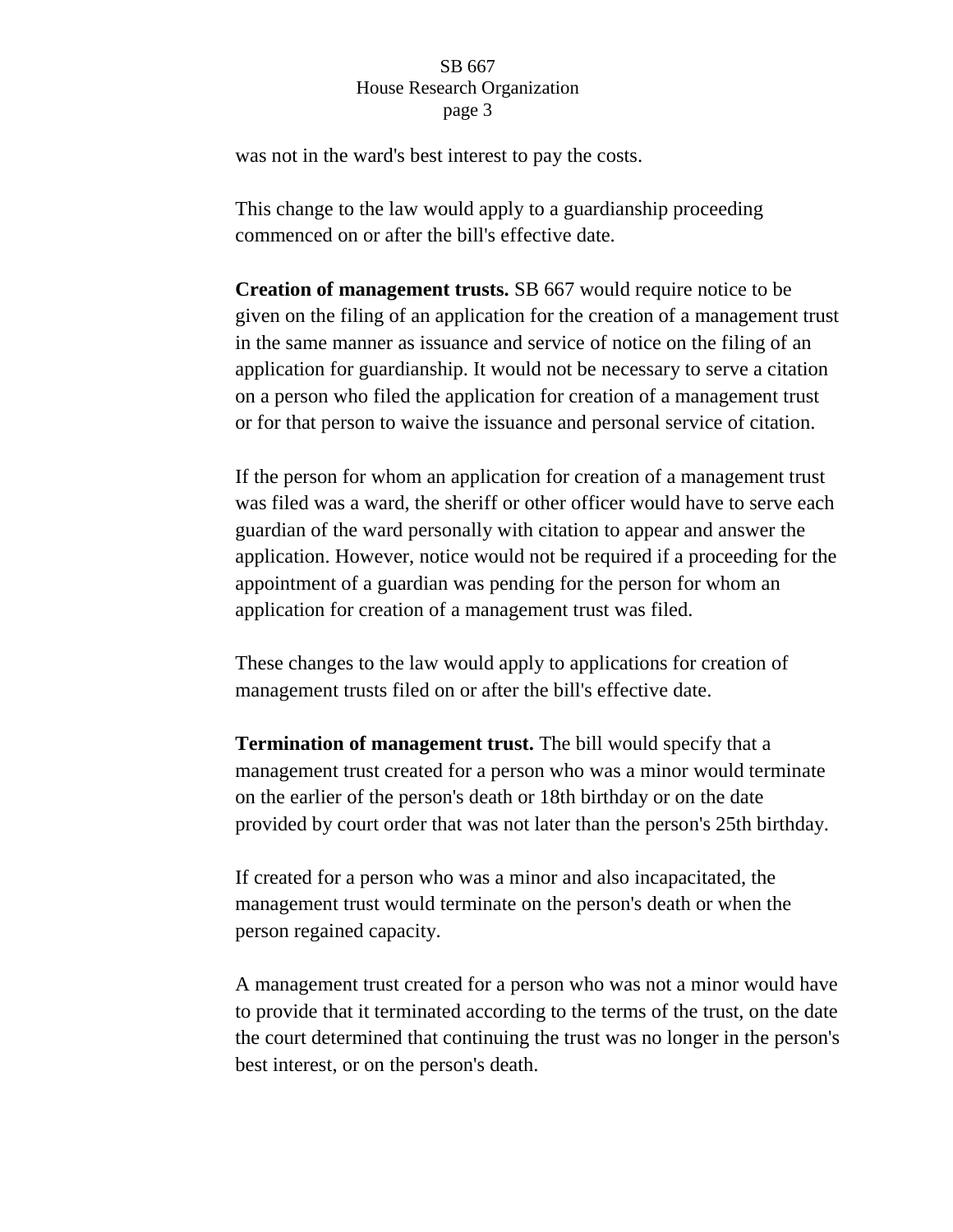These changes to the law would apply to applications for the creation or modification of management trusts filed on or after the bill's effective date.

**Nonresident creditors.** SB 667 would specify that a nonresident creditor was a nonresident minor who had a nonresident guardian appointed by a foreign court, a nonresident incapacitated person who had a nonresident guardian, or the nonresident former ward of a terminated guardianship who had no legal guardian in this state.

The bill would allow money in the custody of a county or probate court to be withdrawn by a nonresident guardian appointed by a foreign court for a creditor who was a nonresident minor or nonresident incapacitated person. The nonresident guardian would have to provide the court with exemplified copies of the foreign court's order appointing the guardian and current letters of guardianship from the foreign jurisdiction.

The court also could require the nonresident guardian to provide proof of adequate bond in the foreign jurisdiction where the guardian was appointed if the court determined that was in the best interest of the nonresident minor or nonresident incapacitated person.

These changes to the law would apply to an application for an order for the delivery of money that was filed on or after the bill's effective date.

**Qualifying guardians.** SB 667 would require the Judicial Branch Certification Commission to obtain fingerprint-based criminal history record information of a person seeking appointment as a guardian guardian who was not a resident of this state. Name-based criminal history record information of a proposed guardian would have to be obtained if the liquid assets of the estate of a ward were \$50,000 or less and the proposed guardian was a resident of the state.

This change to the law would apply to guardianship proceedings begun on or after the bill's effective date.